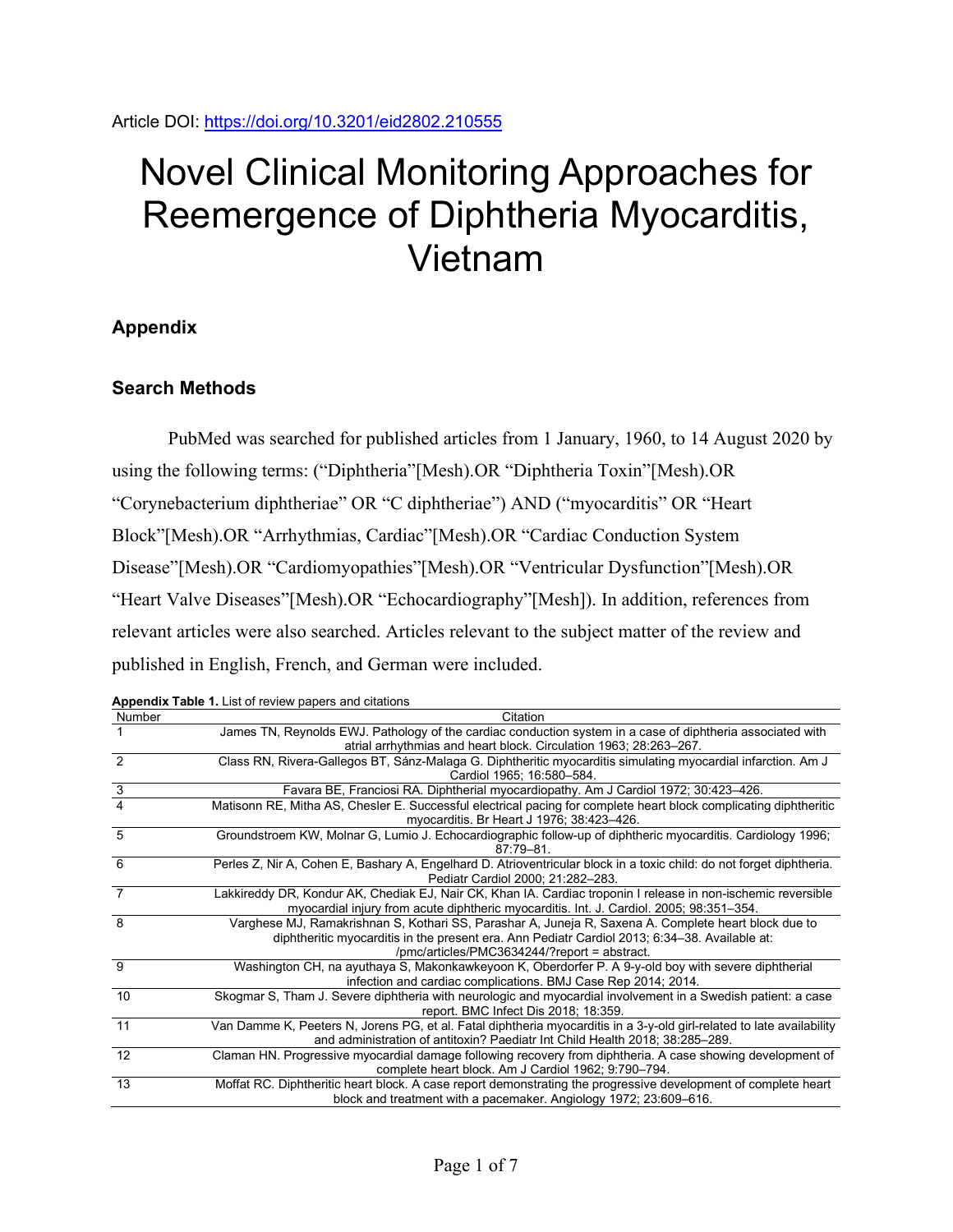| Number          | Citation                                                                                                                                                                                                                                             |
|-----------------|------------------------------------------------------------------------------------------------------------------------------------------------------------------------------------------------------------------------------------------------------|
| 14              | Gerlis LM, Anderson RH, Becker AE. Complete heart block as a consequence of atriondal discontinuity. Br Heart<br>J 1975; 37:345-356.                                                                                                                 |
| $\overline{15}$ | Choremis C, Leonidas J. Serum transaminases in diphtheritic myocarditis. Their relation to electrocardiographic<br>findings. Acta Paediatr 1962; 51:293-302.                                                                                         |
| 16              | Ledbetter MK, Cannon AB 2nd, Costa AF. The electrocardiogram in diphtheritic myocarditis H. Am Heart J 1964;<br>68:599-611.                                                                                                                          |
| $\overline{17}$ | Tahernia AC. Electrocardiographic abnormalities and serum transaminase evels in diphtheritic myocarditis. J<br>Pediatr 1969; 75:1008-1014.                                                                                                           |
| 18              | Wahab AS, Ismangun, Sastroamidjojo P. A selective study of clinical diphtheric myocarditis. Paediatr Indones<br>1973; 13:24-30.                                                                                                                      |
| 19              | Kazemi B, Tahernia AC, Zandian K. Motor nerve conduction in diphtheria and diphtheritic myocarditis. Arch<br>Neurol 1973; 29:104-106.                                                                                                                |
|                 | Ismail D, Utomo, Suharjanto. Serum transaminase in diphtheritic myocarditis. Paediatr Indones 1976; 16:89-93.                                                                                                                                        |
| $\frac{20}{21}$ | Prasodo AM, Narendra M, Joernil A, Wahjoenarso, Kaspan F. Congestive heart failure in diphtheric myocarditis.<br>Paediatr Indones 1976; 16:71-80.                                                                                                    |
| 22              | Stockins BA, Lanas FT, Saavedra JG, Opazo JA. Prognosis in patients with diphtheric myocarditis and<br>bradyarrhythmias: assessment of results of ventricular pacing. Br Heart J 1994; 72:190-191.                                                   |
| 23              | Bethell DB, Dung NM, Loan HT, et al. Prognostic value of electrocardiographic monitoring of patients with severe<br>diphtheria. Clin Infect Dis 1995; 20:1259-1265.                                                                                  |
| 24              | Loukoushkina EF, Bobko P V, Kolbasova E V, et al. The clinical picture and diagnosis of diphtheritic carditis in<br>children. Eur J Pediatr 1998; 157:528-533.                                                                                       |
| 25              | Havaldar P V, Sankpal MN, Doddannavar RP. Diphtheritic myocarditis: Clinical and laboratory parameters of<br>prognosis and fatal outcome. Ann Trop Paediatr 2000; 20:209-215. Available at:<br>https://pubmed.ncbi.nlm.nih.gov/11064774/.            |
| 26              | Kneen R, Dung NM, Solomon T, et al. Clinical features and predictors of diphtheritic cardiomyopathy in<br>Vietnamese children. Clin Infect Dis 2004; 39:1591-1598. Available at: https://academic.oup.com/cid/article-<br>lookup/doi/10.1086/425305. |
| $\overline{27}$ | Kole A, Roy R, Kar S. Cardiac involvement in diphtheria: Study from a tertiary referral infectious disease hospital<br>YR - 2012/7/1. Ann Trop Med Public Heal 2012; 5:302-306.                                                                      |
| 28              | Samdani S, Jain A, Meena V, Meena CB. Cardiac complications in diphtheria and predictors of outcomes. Int J<br>Pediatr Otorhinolaryngol 2018; 104:76-78.                                                                                             |
| 29              | Thisyakorn U, Wongvanich J, Kumpeng V. Failure of corticosteroid therapy to prevent diphtheritic myocarditis or<br>neuritis. Pediatr Infect Dis 1984; 3:126-128.                                                                                     |
| 30              | Ramos AC, Elias PR, Barrucand L, Da Silva JA. The protective effect of carnitine in human diphtheric<br>myocarditis. Pediatr Res 1984; 18:815-819.                                                                                                   |
| 31              | Dung NM, Kneen R, Kiem N, et al. Treatment of severe diphtheritic myocarditis by temporary insertion of a<br>cardiac pacemaker. Clin Infect Dis 2002; 35:1425-1429                                                                                   |
| 32              | Celik T, Selimov N, Vekilova A, et al. Prognostic significance of electrocardiographic abnormalities in diphtheritic<br>myocarditis after hospital discharge: a long-term follow-up study. Ann Noninvasive Electrocardiol 2006; 11:28-33             |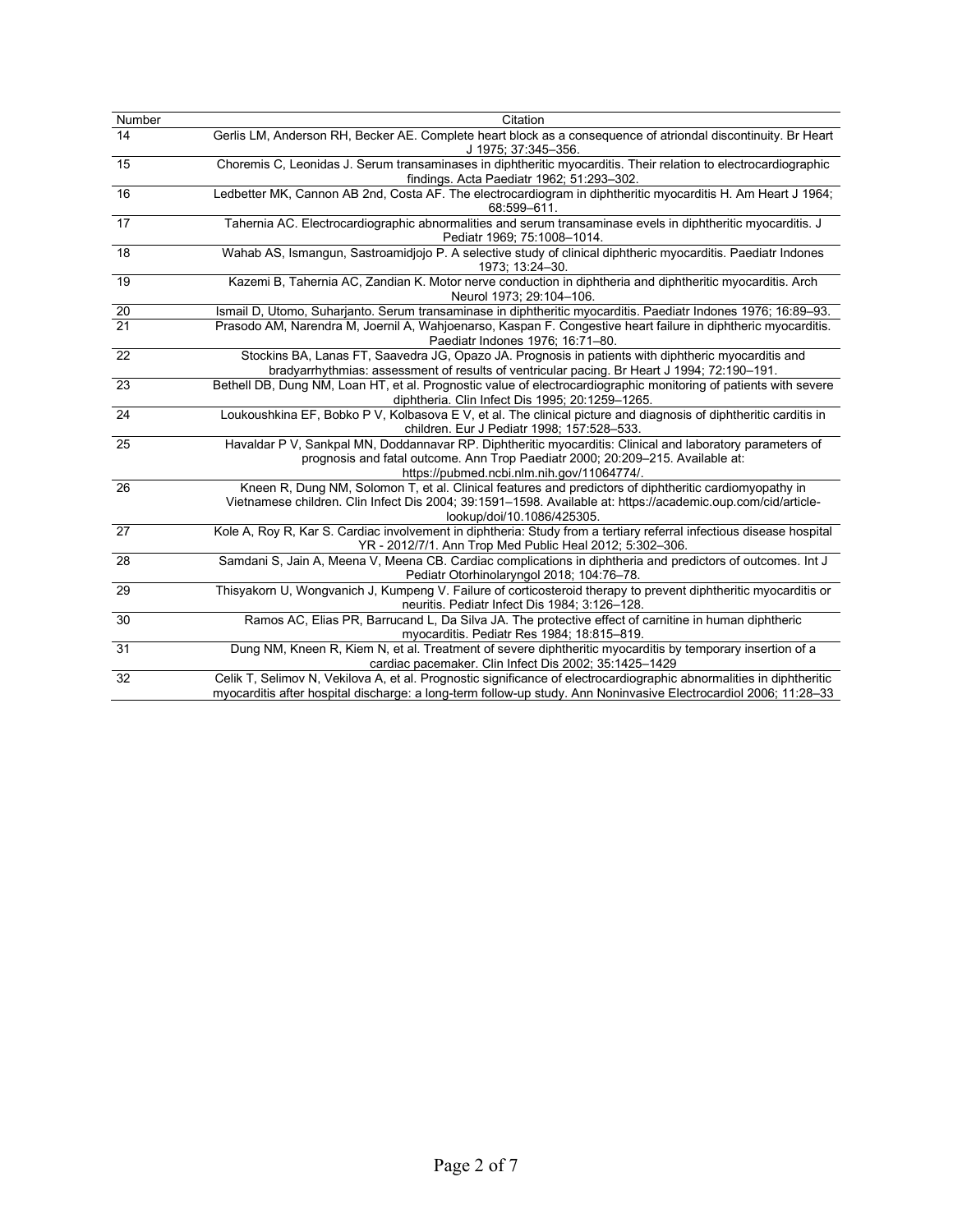|                         |      | Country of              |          |                                  |                                                                            |                                                                                                                                                                                                                                                             |                                                                                                                                 |                                                                       |
|-------------------------|------|-------------------------|----------|----------------------------------|----------------------------------------------------------------------------|-------------------------------------------------------------------------------------------------------------------------------------------------------------------------------------------------------------------------------------------------------------|---------------------------------------------------------------------------------------------------------------------------------|-----------------------------------------------------------------------|
|                         |      | disease                 | Case     | Immunization                     |                                                                            |                                                                                                                                                                                                                                                             |                                                                                                                                 |                                                                       |
| Reference               | Year | origin                  | reported | status                           | Microbiology                                                               | Cardiac features                                                                                                                                                                                                                                            | Treatment                                                                                                                       | Outcome                                                               |
| Acute phase             |      |                         |          |                                  |                                                                            |                                                                                                                                                                                                                                                             |                                                                                                                                 |                                                                       |
| James and<br>Reynolds   | 1963 | United<br><b>States</b> | 1(2.5/F) | <b>NA</b>                        | C. diphtheriae<br>mitis                                                    | Progressive major conduction<br>disturbances; atrial flutter, atrial<br>fibrillation. ECG: right bundle branch<br>block, 2:1 AV block. Histopathology:<br>generalized myocarditis with<br>vacuolization degeneration of fibers in<br>conduction tissues     | DAT, Penicillin,<br>Tracheotomy, Digoxin                                                                                        | Died                                                                  |
| Class et al.            | 1965 | Peru                    | 1(13/M)  | <b>NA</b>                        | C. diphtheriae                                                             | No clinical symptoms of myocarditis<br>ECG: right bundle branch block, ST<br>elevation, and QS complexes in V1-3<br>lead. AST: 50 IU/L                                                                                                                      | DAT, Penicillin                                                                                                                 | Survived                                                              |
| Favara and<br>Franciosi | 1972 | United<br><b>States</b> | 1 (7/M)  | No                               | Toxigenic C.<br>diphtheriae                                                | Progressive cardiac arrhythmias.<br>ECG: 2:1 AV block                                                                                                                                                                                                       | No DAT, Penicillin,<br>Digoxin                                                                                                  | Died                                                                  |
| Matisonn et al.         | 1976 | South Africa            | 1(8/M)   | <b>NA</b>                        | Negative for C.<br>diphtheriae                                             | Bradycardia and hypotension<br>ECG: 2 <sup>nd</sup> degree AV block, complete<br>LBBB. Left anterior hemiblock and<br>anterior myocardial damage with<br>widening QRS complexes                                                                             | DAT, Penicillin,<br>Tracheostomy,<br>Mechanical ventilation.<br>Isoprenaline<br>Temporary pacemaker                             | Survived                                                              |
| Groundstroem et<br>al.  | 1996 | Russia                  | 1(43/M)  | <b>NA</b>                        | C. diphtheriae                                                             | No clinical signs of myocarditis. ECG:<br>QT prolongation, ST elevation and T<br>wave inversion. Echo: Hypokinesia LV<br>anterior wall with normal contraction,<br>new diastolic dysfunction. Normal<br>cardiac function at 5-mo follow-up.<br>CK: 1281 U/L | No DAT, Erythromycin                                                                                                            | Survived                                                              |
| Perles et al.           | 2000 | Israel                  | 1(4.5/F) | $No$                             | C. diphtheriae                                                             | Progressive severe arrhythmias:<br>severe bradycardia, ventricular<br>tachycardia, leading to cardiogenic<br>shock. ECG: Complete AV block<br>Normal echocardiogram at admission.<br>CK: 94 U/L                                                             | No DAT, Erythromycin,<br>Penicillin, Gentamicin,<br>Lidocaine, Temporary<br>pacemaker,<br>Vasopressors, Platelet<br>transfusion | Died                                                                  |
| Lakkireddy et al.       | 2005 | United<br><b>States</b> | 1(20/F)  | <b>NA</b>                        | Negative for C.<br>diphtheriae but<br>Positive PCR for<br>diphtheria toxin | Tachycardia with summation gallop<br>ECG: sinus tachycardia with non-<br>specific ST-T wave changes. Echo:<br>Impaired LV systolic function with<br>LVEF of 10%. Normal cardiac function<br>at 6-mo follow-up. Troponin I: 48.5<br>ng/ml                    | DAT, Ampicillin,<br>Tracheostomy, Digoxin<br>Furosemide, ACE<br>inhibitor                                                       | Survived                                                              |
| Varghese et al.         | 2013 | India                   | 6 cases  | 3 no.<br>2 partial,<br>1 unknown | 2/6 with positive<br>for C. diphtheriae                                    | Bradycardia and cardiogenic shock<br>(3/6). ECG: Complete heart block, left<br>bundle branch block. Echo: Global<br>hypokinesia, LV systolic dysfunction<br>(EF: 15%-50%), mitral regurgitation<br>and tricuspid regurgitation, pericardial<br>effusion     | DAT (3/6), Erythromycin,<br>Penicillin, Inotropes,<br>Temporary pacemaker                                                       | 3 died (all<br>unimmunized),<br>3 survived (1 with<br>persistent CHB) |

### **Appendix Table 2.** Summary of reported cases with diphtheria myocarditis since 1960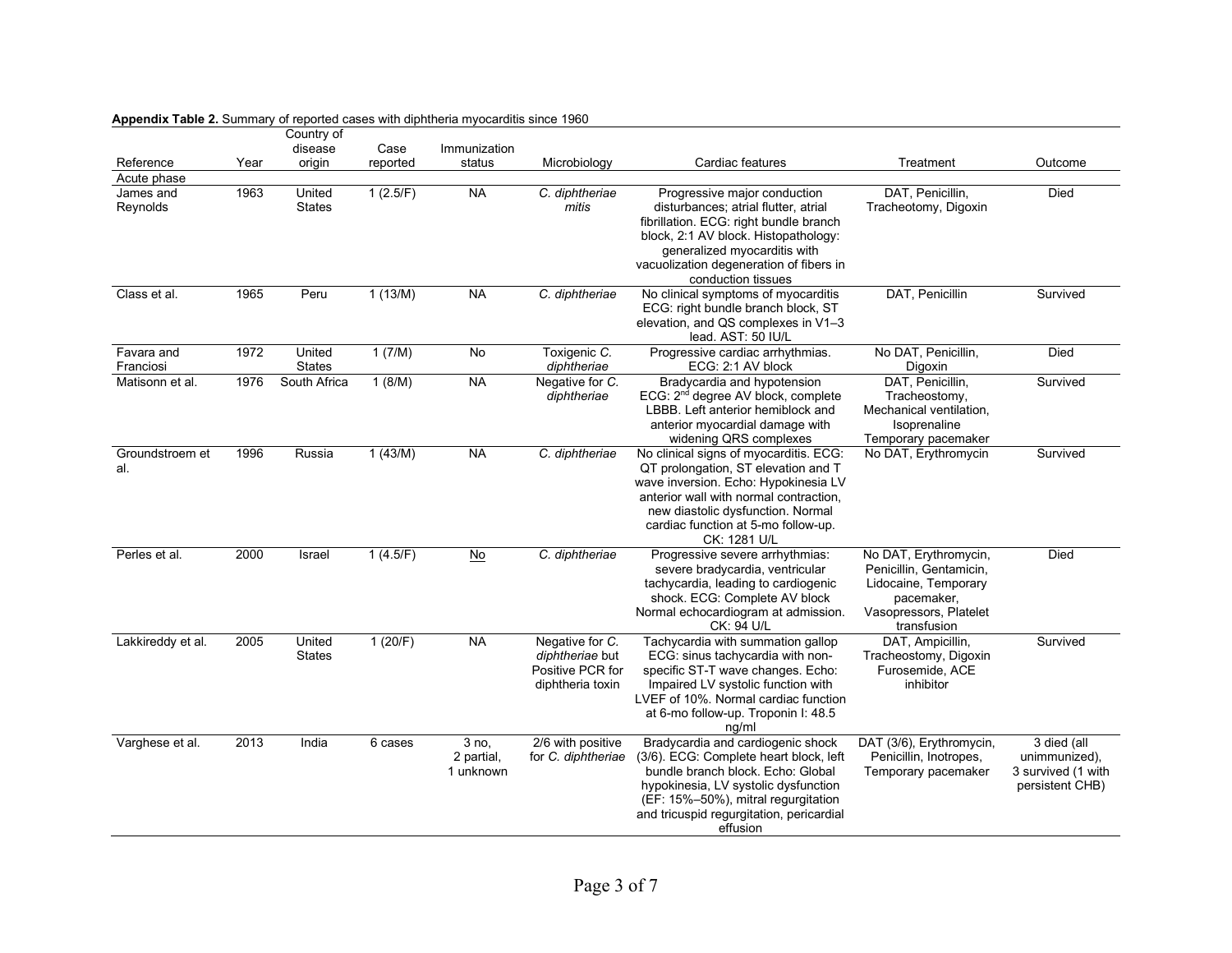|                   |      | Country of<br>disease | Case     | Immunization |                                       |                                                                                                                                                                                                                                                                                                                                         |                                                                                               |             |
|-------------------|------|-----------------------|----------|--------------|---------------------------------------|-----------------------------------------------------------------------------------------------------------------------------------------------------------------------------------------------------------------------------------------------------------------------------------------------------------------------------------------|-----------------------------------------------------------------------------------------------|-------------|
| Reference         | Year | origin                | reported | status       | Microbiology                          | Cardiac features                                                                                                                                                                                                                                                                                                                        | Treatment                                                                                     | Outcome     |
| Washington et al. | 2014 | Thailand              | 1(9/M)   | No           | C. diphtheriae;<br>Positive Elek test | Progressive cardiac arrhythmias.<br>ECG abnormalities: ectopic atrial<br>rhythm, incomplete RBBB,<br>progressing to 3rd degree AV block,<br>LBBB. Echo: Severe myocardial<br>dysfunction function ( $EF = 8\%$ ),<br>tricuspid regurgitation, pericardial<br>effusion. CK-MB: 7.6 ng/ml, Troponin<br>$T = 74$ ng/ml, Pro-BNP: 1236 ng/L | DAT, Penicillin,<br>Cefotaxime, Milrinone<br>Temporary pacemaker,<br>Methylprednisolone, IVIG | <b>Died</b> |
| Skogmar et al.    | 2018 | Sri Lanka             | 1(55/M)  | Unknown      | C. diphtheriae<br>non-gravis          | No clinical symptoms of myocarditis<br>ECG: T-wave inversion and<br>ventricular tachycardia                                                                                                                                                                                                                                             | No DAT, Cefotaxime,<br>Erythromycin,<br>Tracheostomy,<br>Mechanical ventilation               | Survived    |
| Van Damme et al.  | 2018 | Belgium               | 1(3/F)   | Partial      | C. diphtheriae                        | Progressive conduction disturbances.<br>ECG: 3rd degree AV block. Echo:<br>maintained LV systolic function<br>$(EF = 60\%)$ , mitral regurgitation 2/4,<br>tricuspid regurgitation 3/4, hyper-<br>echogenic myocardium                                                                                                                  | DAT, Amoxicillin,<br>Clindamycin,<br>Isoprenaline, Inotropes,<br>Temporary pacemaker          | <b>Died</b> |
| Chronic phase     |      |                       |          |              |                                       |                                                                                                                                                                                                                                                                                                                                         |                                                                                               |             |
| Claman            | 1962 | Germany               | 1(36/F)  | <b>NA</b>    | <b>NA</b>                             | Acute diphtheria at age 24 y, with<br>myocarditis and bundle branch block<br>noted on ECG. She developed<br>progressive congestive heart failure<br>over 7 y of follow-up with complete AV<br>block in ECG                                                                                                                              | Low sodium diet,<br>Diuretics, Digoxin                                                        | Survived    |
| Moffat            | 1972 | Germany               | 1(46/M)  | <b>NA</b>    | <b>NA</b>                             | Pharyngeal diphtheria with cardiac<br>and neurologic complications at the<br>age of 20 y. Bradycardia on ECG<br>during acute illness. 25 y after the<br>acute illness, he developed syncopal<br>episodes and a progressive complete<br>heart block requiring the insertion of<br>permanent cardiac pacemaker.                           | Cardiac pacemaker,<br>Lidocaine                                                               | Survived    |
| Gerlis et al.     | 1975 | United<br>Kingdom     | 1(39/F)  | <b>NA</b>    | <b>NA</b>                             | Acute diphtheria at the age of 2 y with<br>myocarditis and heart block on ECG<br>as well as neurologic complications.<br>At the age of 15 y, she developed<br>signs of heart failure and complete<br>heart block on ECG. Sudden cardiac<br>death at the age of $32 y$ .                                                                 | Periodic follow-up, No<br>treatment                                                           | <b>Died</b> |

ACE inhibitor: angiotensin-converting-enzymes inhibitor; AST: aspartate aminotransferase; CHB: complete heart block; CK: creatinine kinase; CK-MB: creatinine kinase – myocardial band; DAT: diphtheria antitoxin; ECG: Electrocardiogram, F: Female; IVIG: intravenous immunoglobulin; LBBB: left bundle branch block; LVEF: left ventricular ejection fraction; M: Male; NA: not applicable; Pro-BNP: pro-B type natriuretic peptide; RBBB: right bundle branch block.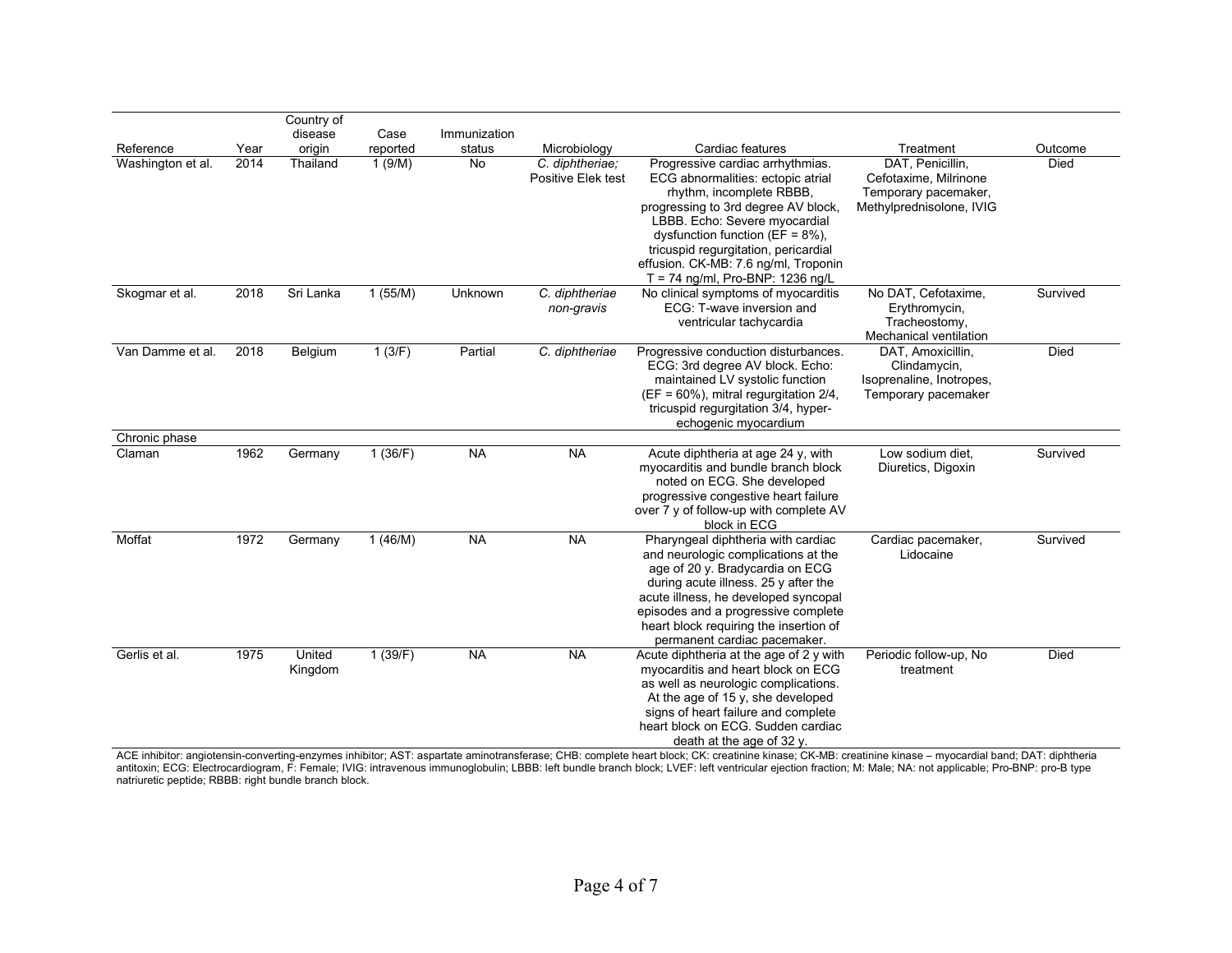|                          |              | Country of       | Diphtheria          |                               |                                                                                                                                  |                                                                                             |
|--------------------------|--------------|------------------|---------------------|-------------------------------|----------------------------------------------------------------------------------------------------------------------------------|---------------------------------------------------------------------------------------------|
|                          |              | disease          | myocarditis         | Mortality rate %              |                                                                                                                                  |                                                                                             |
| Reference<br>Choremis et | Year<br>1962 | origin<br>Greece | cases*<br>19 (acute | (deaths/ total)<br>31.5(6/19) | Main findings<br>An increase in AST and ALT levels occurred along with the                                                       | Comments<br>Study of 49 children with diphtheria in 1961                                    |
| al.                      |              |                  | phase) 10           |                               | onset of ECG changes in diphtheria myocarditis. AST levels                                                                       | admitted to a local hospital aiming to find                                                 |
|                          |              |                  | (chronic)           |                               | were higher and increased more consistently than ALT levels                                                                      | prognostic factors                                                                          |
| Ledbetter et             | 1964         | United           | 47                  | 31.9(15/47)                   | Patients with prolonged PR interval and primary T-wave                                                                           | Study of 229 children with diphtheria                                                       |
| al.                      |              | <b>States</b>    |                     |                               | changes had good prognosis, those with intraventricular block                                                                    | between 1954–1960 admitted to a local                                                       |
|                          |              |                  |                     |                               | and complete bundle branch block and complete A-V block                                                                          | hospital aiming to find prognostic factors                                                  |
|                          |              |                  |                     |                               | had poor prognosis. Pathological findings included -Extensive                                                                    | and relate ECG changes with clinical and                                                    |
|                          |              |                  |                     |                               | myocardial disease, hemorrhage and interstitial edema of                                                                         | pathologic findings.                                                                        |
|                          |              |                  |                     |                               | myocardium in patients who experienced major conduction                                                                          |                                                                                             |
|                          |              |                  |                     |                               | disturbances and died early.                                                                                                     |                                                                                             |
| Tahernia                 | 1969         | Iran             | $\overline{21}$     | 47.6 (10/21)                  | AST and ALT levels had good correlation with the severity of                                                                     | Study of 46 children with diphtheria                                                        |
|                          |              |                  |                     |                               | ECG abnormalities in patients with diphtheria myocarditis, and                                                                   | between 1964–1967 admitted to a local                                                       |
|                          |              |                  |                     |                               | the degree of ECG abnormalities correlated well with the<br>clinical status. Serial transaminase measurements and ECGs           | hospital aiming to find prognostic factors.                                                 |
|                          |              |                  |                     |                               | could be used as diagnostic and prognostic factors                                                                               |                                                                                             |
| Wahab et al.             | 1973         | Indonesia        | 47                  | 0(0/47)                       | The selected cases, had higher socio-economic status and                                                                         | Study of 92 children with diphtheria during                                                 |
|                          |              |                  |                     |                               | had subclinical myocarditis with very mild ECG abnormalities                                                                     | 1970-1971 admitted to a local hospital                                                      |
|                          |              |                  |                     |                               | changes, such as sinus tachycardia, PR prolongation, ST                                                                          | aiming to explore the prognosis of patients                                                 |
|                          |              |                  |                     |                               | depression with or without T wave changes.                                                                                       | with diphtheria myocarditis.                                                                |
| Kazemi et al.            | 1973         | Iran             | 11                  | Not given                     | All diphtheria patients had delayed conduction velocity of                                                                       | Study of 30 children with diphtheria                                                        |
|                          |              |                  |                     |                               | median, ulnar, and common peroneal nerves. More profound                                                                         | between 1969–1971 admitted to 2 hospitals                                                   |
|                          |              |                  |                     |                               | delays in conduction velocities were seen in those with cardiac                                                                  | aiming to explore the peripheral nerve                                                      |
|                          |              |                  |                     |                               | involvement.                                                                                                                     | conduction in diphtheria                                                                    |
| Ismail et al.            | 1976         | Indonesia        | 34                  | 17.6(6/34)                    | Good correlation between AST levels and the severity of ECG<br>abnormalities in diphtheria patients.                             | Study of 91 children with diphtheria<br>between 1973–1974 admitted to a single              |
|                          |              |                  |                     |                               |                                                                                                                                  | hospital aiming to find prognostic factors.                                                 |
| Prasodo et               | 1976         | Indonesia        | 331                 | 27.4(92/331)                  | Congestive heart failure, characterized by hepatic enlargement                                                                   | Study of 331 diphtheria patients with                                                       |
| al.                      |              |                  |                     |                               | +- epigastric pain, and dyspnea, noted in 50% of patients with                                                                   | abnormal ECGs from 1969-1974 admitted                                                       |
|                          |              |                  |                     |                               | severe ECG changes including AV block, RBBB and LBBB                                                                             | to a single hospital, aiming to evaluate                                                    |
|                          |              |                  |                     |                               | and only in 5% of those with ST depression or T-wave                                                                             | incidence, characteristics and outcome of                                                   |
|                          |              |                  |                     |                               | changes. Digitalis treatment did not improve fatal outcome in                                                                    | heart failure in diphtheria myocarditis                                                     |
|                          |              |                  |                     |                               | patients with congestive heart failure.                                                                                          |                                                                                             |
| Stockins et              | 1994         | Chile            | 46                  | 45.8 (11/24)                  | Intraventricular conduction, and 3rd degree AV block were                                                                        | Study of 167 diphtheria patients between                                                    |
| al.                      |              |                  |                     | bradyarrhythmias              | markers of severe myocardial damage and patients with                                                                            | 1976–1986 admitted to a hospital to                                                         |
|                          |              |                  |                     |                               | carried a poor prognosis. Those with sinus bradycardia and AV<br>dissociation had a better prognosis. Ventricular pacing did not | evaluate the prognosis of brady arrhythmias<br>and assess the results of ventricular pacing |
|                          |              |                  |                     |                               | improve survival in cases with 3rd degree AV block.                                                                              | in those with 3rd degree AV block                                                           |
| Bethell et al.           | 1995         | Vietnam          | 15                  | 33.3(5/15)                    | All patients with severe diphtheria had subclinical ECG                                                                          | Study of 15 patients with severe diphtheria                                                 |
|                          |              |                  |                     |                               | abnormalities, particularly high rates of supraventricular and                                                                   | between 1991–1992 admitted to intensive                                                     |
|                          |              |                  |                     |                               | ventricular ectopy, on 24-h recordings during hospitalization                                                                    | care in 1 hospital                                                                          |
|                          |              |                  |                     |                               | and were observed until discharge. The number of ventricular                                                                     |                                                                                             |
|                          |              |                  |                     |                               | ectopics at the time of presentation was associated with fatal                                                                   |                                                                                             |
|                          |              |                  |                     |                               | outcome (>2 VE at admission predicted fatal outcome with                                                                         |                                                                                             |
|                          |              |                  |                     |                               | 100% sensitivity and 100% specificity)                                                                                           |                                                                                             |
| Loukoushkin              | 1998         | Russia           | 64                  | 14.1 (9/64)                   | Rapid development of cardiac failure with a variety of                                                                           | Study of 122 children with diphtheria                                                       |
| a et al.                 |              |                  |                     |                               | conduction disturbances seen in ECG. Echocardiograms                                                                             | between1992-1996, admitted to one                                                           |

### **Appendix Table 3.** Summary of clinical studies of diphtheria myocarditis since 1960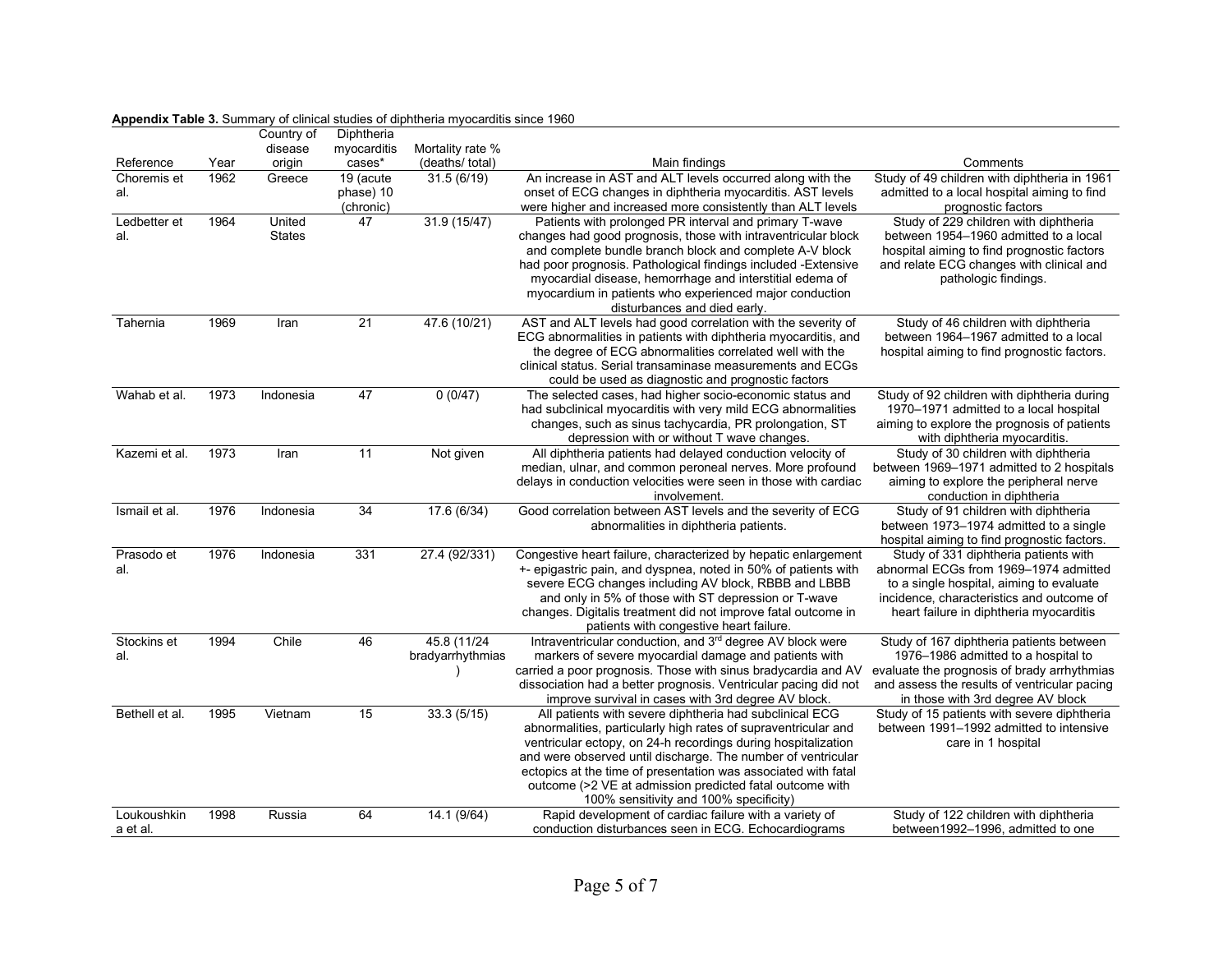|              |      | Country of    | Diphtheria  |                  |                                                                                                                          |                                                                                     |
|--------------|------|---------------|-------------|------------------|--------------------------------------------------------------------------------------------------------------------------|-------------------------------------------------------------------------------------|
|              |      | disease       | myocarditis | Mortality rate % |                                                                                                                          |                                                                                     |
| Reference    | Year | origin        | cases*      | (deaths/ total)  | Main findings<br>showed LV dilatation, depressed LV function.                                                            | Comments<br>hospital, aiming to describe diphtheria                                 |
|              |      |               |             |                  | Hypermyoglobinaemia (>2000 ng/ml) and an increased                                                                       | myocarditis                                                                         |
|              |      |               |             |                  | LDH1/LDH2 (>1) ratio were prognostic markers for the                                                                     |                                                                                     |
|              |      |               |             |                  | development of myocarditis and poor prognosis.                                                                           |                                                                                     |
| Havaldar et  | 2000 | India         | 16          | 50(8/16)         | Fatal outcome was associated with extension of membrane                                                                  | Study of 97 children with diphtheria                                                |
| al.          |      |               |             |                  | formation to two or more sites, total leukocyte counts of                                                                | between1989-1995 admitted to a hospital                                             |
|              |      |               |             |                  | >25,000 cells/mm3 and AST levels of >80 IU/L                                                                             | aiming to investigate predictors of mortality.                                      |
| Kneen et al. | 2004 | Vietnam       | 32          | 37.5(12/32)      | 13 patients had myocarditis at admission, and 19 developed                                                               | Study of 154 children with diphtheria                                               |
|              |      |               |             |                  | myocardidits during the admission. The combination of<br>pseudomembrane score of >2 and bull neck could predict the      | between 1995–1996 admitted to a hospital<br>investigating diagnostic and prognostic |
|              |      |               |             |                  | development of diphtheria cardiomyopathy. 24-h ECG                                                                       | factors                                                                             |
|              |      |               |             |                  | recordings on admission can improve the prediction of                                                                    |                                                                                     |
|              |      |               |             |                  | diphtheria cardiomyopathy. Fatal outcome was best predicted                                                              |                                                                                     |
|              |      |               |             |                  | by the combination of myocarditis on admission, a                                                                        |                                                                                     |
|              |      |               |             |                  | pseudomembrance score of >2, elevated AST level (>47 IU/L).                                                              |                                                                                     |
| Kole et al.  | 2012 | India         | 70          | 2.6(2/70)        | ECG changes were often subclinical and included T-wave<br>inversion in sinus tachycardia, ST segment depression, AV      | Study of 100 diphtheria cases between<br>2010-2011 admitted to a hospital aiming to |
|              |      |               |             |                  | block, right bundle branch block, multiple atrial ectopics, and                                                          | describe diphtheria myocarditis                                                     |
|              |      |               |             |                  | sinus bradycardia. AST levels were elevated consistently in                                                              |                                                                                     |
|              |      |               |             |                  | patients with features of cardiac failure.                                                                               |                                                                                     |
| Samdani et   | 2018 | India         | 60          | 25(15/60)        | ECG changes included sinus tachycardia, T-wave inversion,                                                                | Study of 158 diphtheria patients admitted to                                        |
| al.          |      |               |             |                  | ST segment depression, RBBB and multiple atrial ectopics.                                                                | a hospital over 3 y aiming to find predictors                                       |
|              |      |               |             |                  | CK-MB level more than >4.3 ng/ml, myoglobulin levels of more                                                             | of outcomes                                                                         |
|              |      |               |             |                  | than 107 ng/ml, and Troponin T >0.4ng/ml were associated<br>mortality                                                    |                                                                                     |
| Thisyakorn   | 1984 | Thailand      | 17          | Not given        | 31 patients were randomly assigned to take oral prednisolone                                                             | A randomized trial of 66 patients with                                              |
| et al.       |      |               |             |                  | (2mg/kg/day) for 2 weeks, 35 did not receive any intervention.                                                           | confirmed diphtheria between1980-1982                                               |
|              |      |               |             |                  | No significant difference in frequency of ECG changes and                                                                | investigating the efficacy of corticosteroid                                        |
|              |      |               |             |                  | neuritis between the two groups. Steroid therapy had no                                                                  | therapy on preventing myocarditis and                                               |
|              |      |               |             |                  | beneficial effect in the prevention or treatment of diphtheria                                                           | neuritis.                                                                           |
| Ramos et al. | 1984 | <b>Brazil</b> | 111         | Not given        | myocarditis and neuritis<br>73 were treated with carnitine supplement (100mg/kg/day) for                                 | A randomized trial of 132 diphtheria                                                |
|              |      |               |             |                  | 4 d, 59 received standard of care. Patients given Carnitine                                                              | patients over 1 y, admitted to a hospital                                           |
|              |      |               |             |                  | therapy had a decreased incidence of heart failure ( $p =$                                                               | investigating the effect of carnitine therapy                                       |
|              |      |               |             |                  | 0.0475), of pacemaker implants ( $p = 0.0256$ ), and mortality ( $p = 0.0475$ )                                          | in diphtheria myocarditis                                                           |
|              |      |               |             |                  | $= 0.013$ ).                                                                                                             |                                                                                     |
| Dung et al.  | 2002 | Vietnam       | 32          | 78.1 (25/32)     | Insertion of temporary cardiac pacemaker was associated with                                                             | Study of 32 children and adolescents with                                           |
|              |      |               |             |                  | 74% reduction in mortality of children and adolescents with<br>diphtheria myocarditis and severe conduction defects. The | diphtheria myocarditis and severe<br>conduction abnormalities admitted to PICU      |
|              |      |               |             |                  | need for inotropic support after pacemaker insertion was a                                                               | treated with pacemaker insertion between                                            |
|              |      |               |             |                  | poor prognostic sign. Echocardiographic abnormalities were                                                               | 1992-1995 to investigate outcomes in this                                           |
|              |      |               |             |                  | dyskinesia of the intraventricular septum, dilated left ventricle,                                                       | population                                                                          |
|              |      |               |             |                  | reduced ejection fraction, reduced cardiac index.                                                                        |                                                                                     |
| Celik et al. | 2006 | Turkey        | 32          | 26-mo mortality  | 32 patients were followed up for an average of 16.3 mo (10.3 -                                                           | Long term follow-up study of 32 patients                                            |
|              |      |               |             | 37.5             | 26.8) after hospital discharge. Those with LBBB and T-wave                                                               | with diphtheria myocarditis between 1991-                                           |
|              |      |               |             | (12/32)          | inversion at hospital discharge had lower survival rates that                                                            | 1996 investigating long-term cardiac                                                |